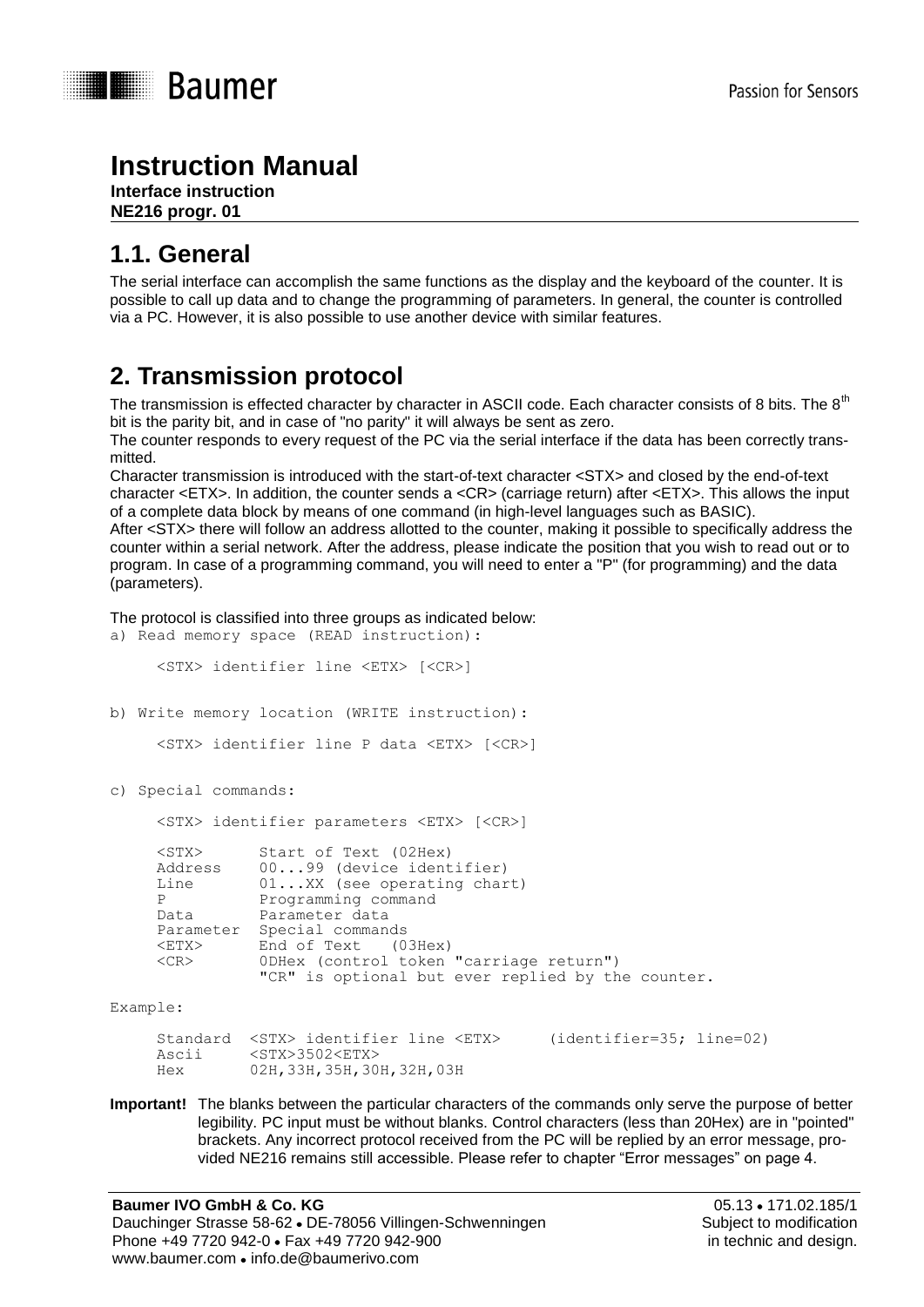### **2.Reading of memory locations**

All memory locations indexed with a line number in the programming scheme enable read out (except the separating lines that are indexed by dashes).

The protocol: <STX> Address Line <ETX> [<CR>] can be used for each line.

The counter response may vary in protocol length from one line to the other, since it depends on the data length of the respective memory location.

NE216 allows for read out both in RUN and PGM mode. The only difference lies in the counter response which will come with an "R" or a "P" in the mode parameter, as described in the following.

Response to a Read instruction (general):

```
 <STX> identifier line mode data <ETX> <CR>
Mode P= NE216 is in programming (PGM) mode
R= NE216 is in RUN mode<br>VZ Megative sign, only tra
VZ 1998 Negative sign, only transferred with negative values<br>Data 1998 max. total of digits, with preceding zeroes w/o decin
              max. total of digits, with preceding zeroes w/o decimal point
               (Exception: line 6 – with decimal point)
```
#### **2.1. Examples for reading memory locations**

The following applies to the examples below: Counter address (Identifier) = 35; Counter mode = R (RUN-mode)

```
 Read main counter PC (line=01, displayed value =1500)
 Request: <STX>3501<ETX>
 Reply: <STX>3501R001500<ETX><CR>
 Read scaling factor SF (line=07, parameter =1.0000)
Request: <STX>3507<ETX><br>Reply: <STX>3507R01.0
           Reply: <STX>3507R01.0000<ETX><CR>
 Read count mode (line =30, parameter = Pos. 3)
 Request: <STX>3530<ETX>
 Reply: <STX>3530R3<ETX><CR> (3 meaning track A90ºB single evaluation)
 Read device address (line=54, device address=35)
 Request: <STX>3554<ETX>
 Reply: <STX>3554R35<ETX><CR>
```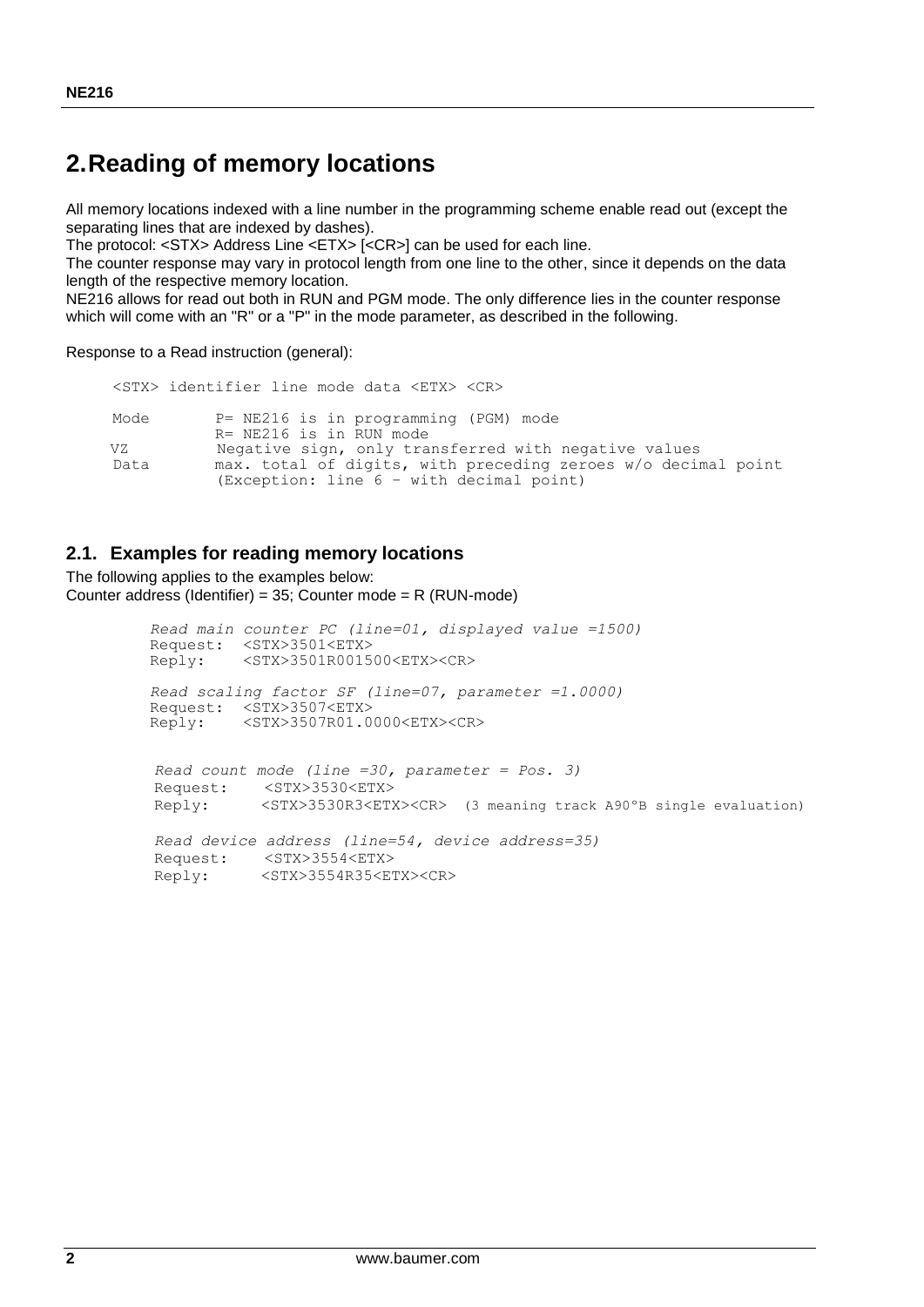## **3.Writing of memory locations**

All memory locations indexed with a line number in the programming plan enable writing (programming), except for the separating lines (indexed by dashes) and lines 1 and 5.

Protocol: <STX> identifier line P [VZ] Data <ETX> [<CR>] can be applied to each line.

Counter response upon parameterization is the same as for a read command for the respective line.

Programming of memory locations is enabled both in RUN and PGM mode.

#### **Programming in RUN mode:**

**Parameterization in lines 21-23, 30-33, 35, 43, 44 and 51-54 will not become effective until a switching operation from PGM mode to RUN mode.** Please see chapter 5.2 for how to switch to PGM mode. The parameters in all other lines will be immediately effective after entry.

**Any parameterization done in RUN mode will only be retained non-volatile after having accomplished the switching operation from PGM to RUN mode. If omitted, the previously programmed parameters will be restored in the event of power failure.**

Write-command (general):

<STX> identifier line P [VZ] data <ETX> [<CR>]

#### **3.1. Examples for writing of memory locations**

Following applies to the examples below: Counter address (identifier) =  $35$ ; counter in mode = R (RUN)

> *Programming the start count SC (line =04, start count=360)* Command: <STX>3504P00360<ETX> Response: <STX>3504R00360<ETX><CR>  *Programming a negative start count SC (line=04, start count=-360)* Command: <STX>3504P-0360<ETX> Response: <STX>3504R-0360<ETX><CR>  *Programming the scaling factor SF (line =07, parameter =1.0000)* Command: <STX>3507P1.0000<ETX> Response: <STX>3507R1.0000<ETX><CR>  *Programming the count mode (line =30, count mode=1)* Command: <STX>3530P1<ETX> Response: <STX>3530R1<ETX><CR>  *Programming the output time P1 at Latch(line=41)*  Command: <STX>3541PL<ETX> Response: <STX>3541RL<ETX><CR>  *Programming the device identifier (line=54, device identifier=27)* Command: <STX>3554P27<ETX> Response: <STX>3554R27<ETX><CR>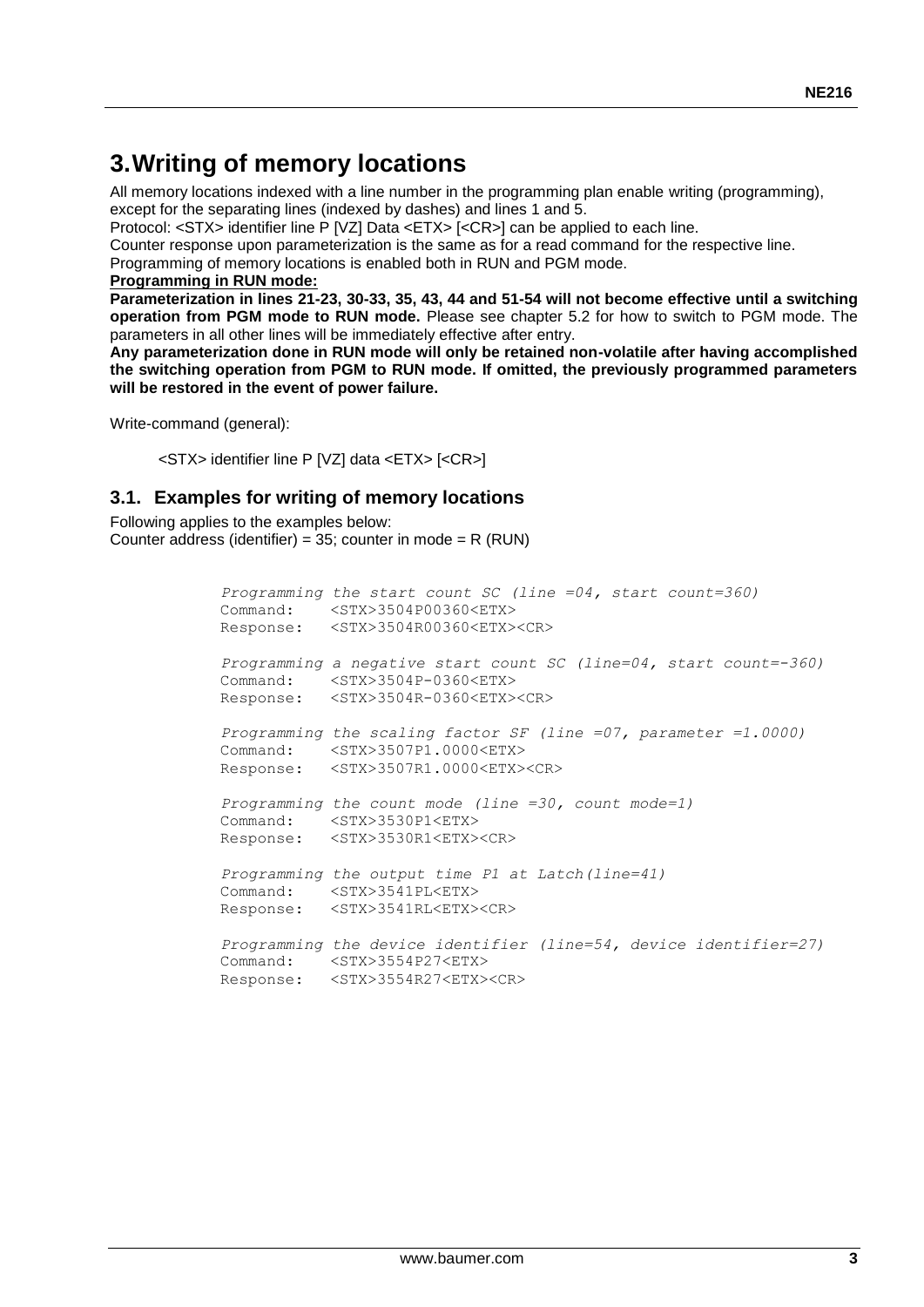### **4.Special commands**

In the case of special commands, we are talking about instructions that do not refer to any line number (memory location on operator plan), with the exception of command "Clear current count".

### **4.1. Clear current count**

The following special command will clear the current count PC (line 1). This line is disabled for parameterization. The remaining lines of the programming chart (except separating lines) are cleared by entering parameter 0 (as previously described in chapter 4).

The instruction to clear corresponds to a reset via C key. The counter response upon clearing is the same as with reading of the corresponding line.

```
Example: Clear current count PC
Identifier =35, Line=01, Status=RUN mode
Command: <STX>3501<DEL><ETX> <DEL> = 7FHex
Response: <STX>3501R00000<ETX><CR>
```
#### **4.2. Switching the counter to PGM or RUN mode**

General: <STX> address line <DEL> <ETX>

This command allows you to switch the counter to and fro between PGM and RUN mode upon every data call. Both identifier and status are replied.

```
General: <STX> identifier <DC1> <ETX>
Example: Identifier=35, Status=RUN mode, current line = 1, displayed value =15
           Command: \langle STX>35\langle DCI\rangle\langle ETX\rangle \langle DCI\rangle = 11Hex
            Response: <STX>35P<ETX><CR>
            Repeating the command will switch the counter back to RUN mode
            Command: <STX>35<DC1><ETX>
            Response: <STX>35R<ETX><CR>
```
#### **4.3. Reading out the counter identification**

Identification data are read only and will be followed by two parameters: Command parameter "I" (for identification) or selection parameter "T" (type and software number) or "D" (date and hardware version) for the several identification data.

Read out device type and software number:

```
 Address=35, Type =NE216, software number =01
 Command: <STX>35IT<ETX>
 Response: <STX>35NE216 01<ETX><CR>
```
Read out date and version number:

 *Address=35, Datum=02.10.96, version number=01* Command: <STX>35ID<ETX> Response: <STX>35021096 1<ETX><CR>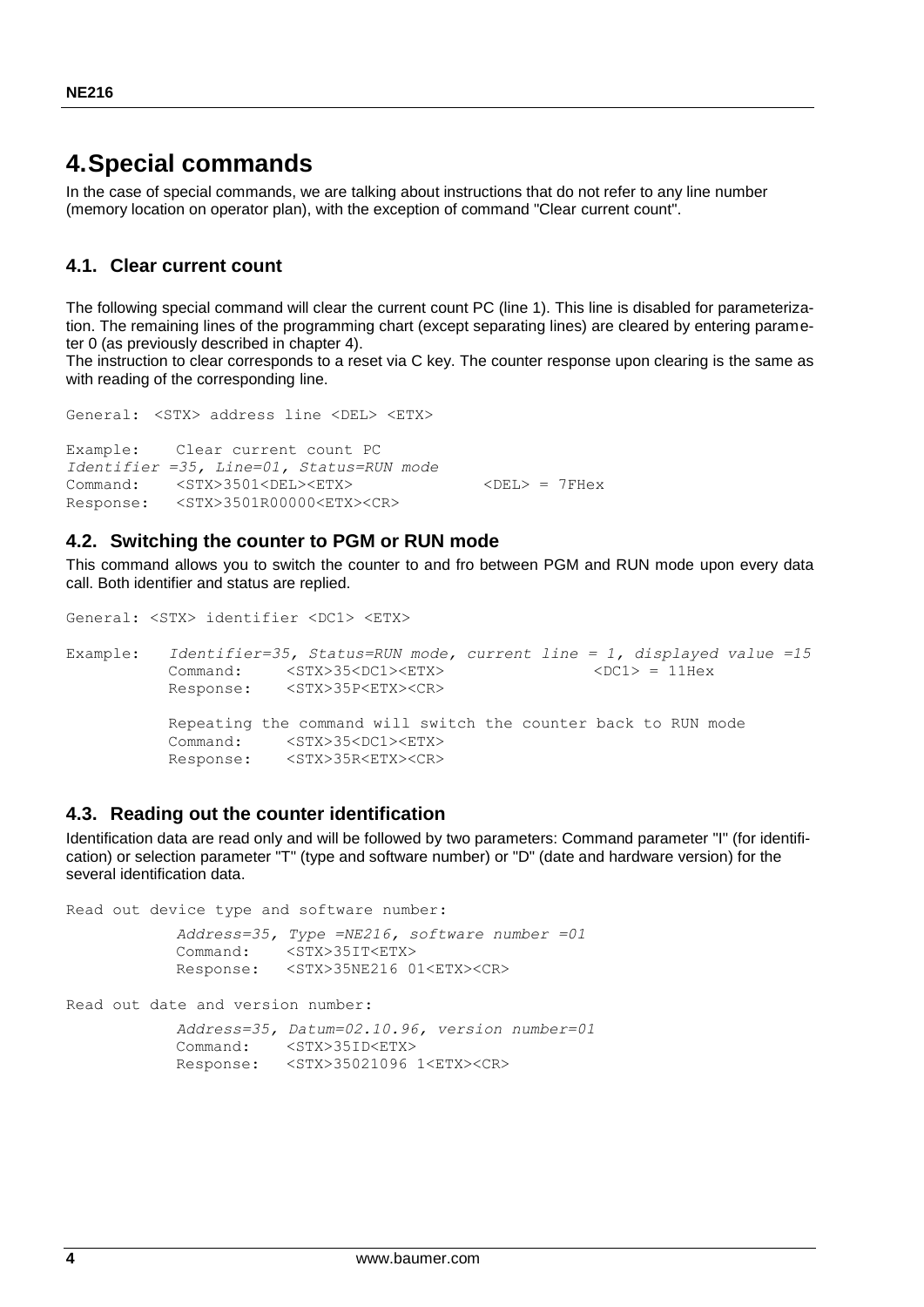### **5. Error messages during data transfer**

If receiving an invalid data protocol from the PC (for example line not existing or letters where there should be numbers) the counter – provided it is still accessible - will return a corresponding error message. To be able to do so, at least control character <STX> and identifier must be correct. If not, NE216 is no longer accessible and therefore not in a position to reply any error message to the PC.

In case no reply neither error message is replied on the PC request, it is a fatal error which means control character <STX> and identifier are missing. Furthermore, PC and NE216 interface parameters are not congruent. However these being correct, the failure is due to hardware or a defect in the data transmission line.

Standard structure in error messages:

<STX> Identifier line status <CAN> error number <ETX> <CR>

Example: *Identifier =35, Line =09 (invalid line), error number =2* <STX>3509R**<CAN>2**<ETX><CR>

The error message replied will come without "line" and "status" information.

Detailed error description:

- Error 1: Format error (incorrect <ETX> position. This signal is given in case the data format was not kept during programming (for example during parameterization of a limit only 4 digits instead of 5 have been transferred).)
- Error 2: Line (position) not existing or separating line
- Error 3: Parameter error (invalid protocol data). Example: Scaling factor not only comprising numbers but also of other characters not permitted, or parameter beyond the permitted range.

### **6.Chart of the control characters applied**

| Control character | Hex | Decimal |
|-------------------|-----|---------|
| $<$ STX $>$       | 02  | 02      |
| $<$ ETX $>$       | 03  | 03      |
| $<$ ACK $>$       | 06  | 06      |
| $L$ F>            | 0A  | 10      |
| $<$ CR $>$        | 0D  | 13      |
| $<$ DC1>          | 11  | 17      |
| $<$ CAN $>$       | 18  | 24      |
| $<$ DEL $>$       | 7F  | 127     |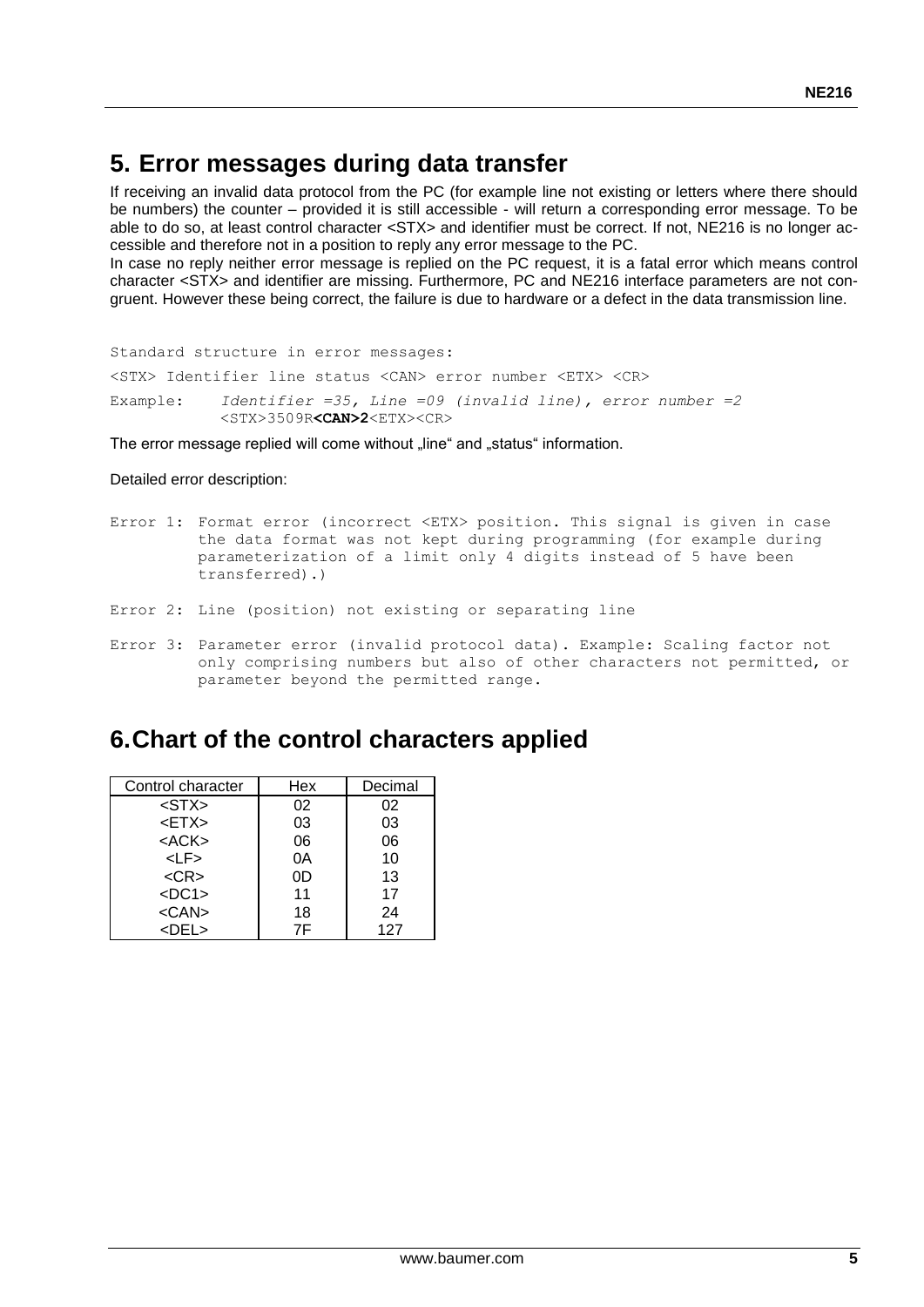### **7.Operating Plan**